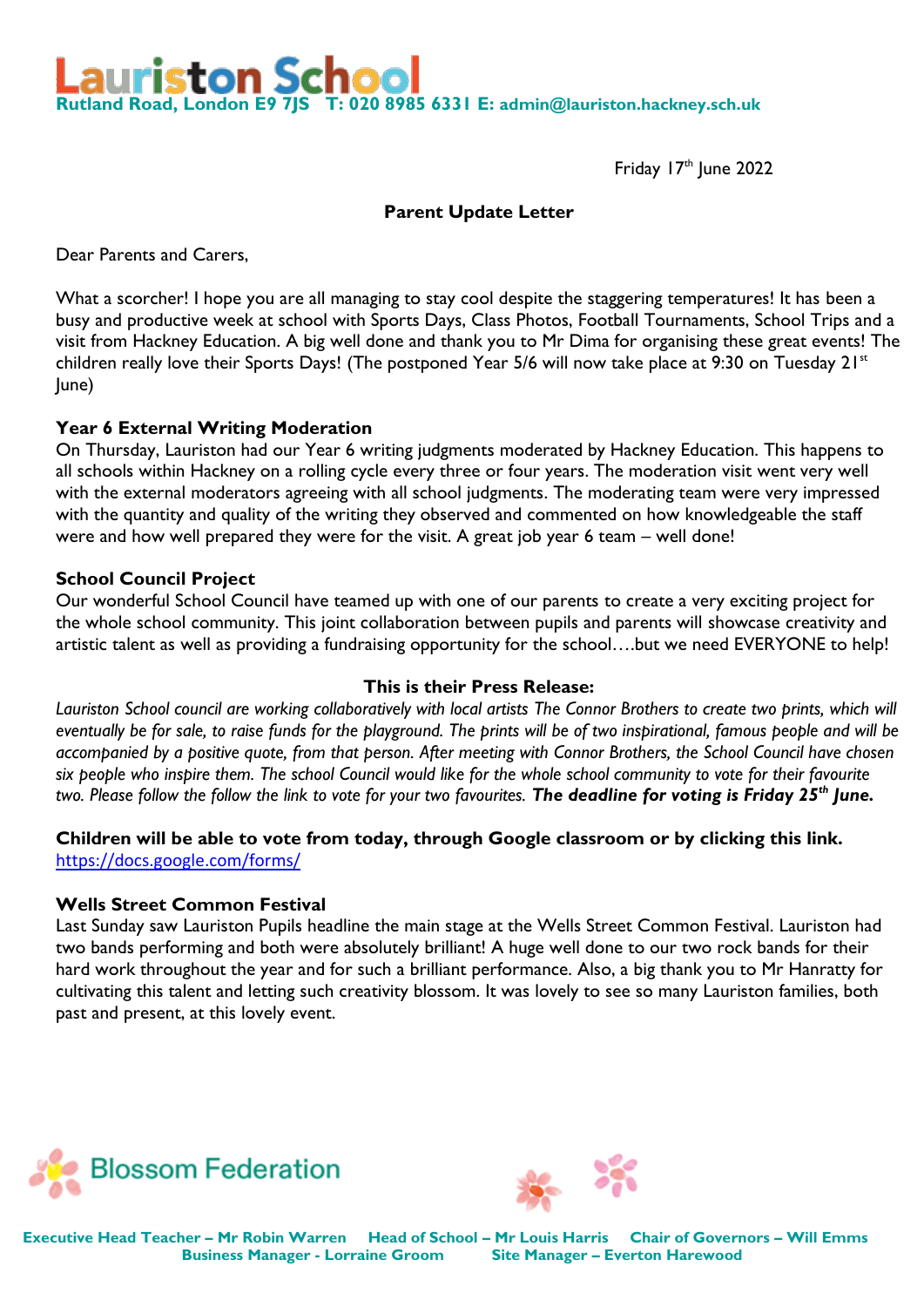# riston Schoo **Rutland Road, London E9 7JS T: 020 8985 6331 E: [admin@lauriston.hackney.sch.uk](mailto:admin@lauriston.hackney.sch.uk)**

## **Stay and Play**

Our next Stay and Play event for families is Wednesday 29<sup>th</sup> June. Join us in the playground straight after school to enjoy the most recent playground developments and to socialise and have fun!

## **Chelsea Fringe:**

The Chelsea Fringe Open Garden!

After a two year break we were once again able to open our school garden gates to the public as part of the nationwide Chelsea Fringe alternative garden festival. This year we celebrated the humble pea. We ate delicious food, drank Pimms and made nature-inspired arts and crafts. The school council and gardening club invented some brilliant pea fair games, which were enjoyed by everyone. It was lovely to see so many of you there.

A big thank you to the Empress Pub for donating all the beer. Thank you to all the parents, ex-parents and teachers that came and helped. They made cakes, salad, Pimms, helped on the arts and crafts activities, did the washing up, grew, donated and sold plants, played tunes, helped set up, clear up and created the funniest human fruit machine!

We raised £1200 to help towards the school playground. A great success all round!

# **Summer Fair**

A reminder that this is on Saturday  $25<sup>th</sup>$  June. You can now purchase tokens for the summer Fair through ParentMail – please look out for an email, which explains more.

# **Opportunity for Children interested in football!**







**Executive Head Teacher – Mr Robin Warren Head of School – Mr Louis Harris Chair of Governors – Will Emms Business Manager - Lorraine Groom Site Manager – Everton Harewood**